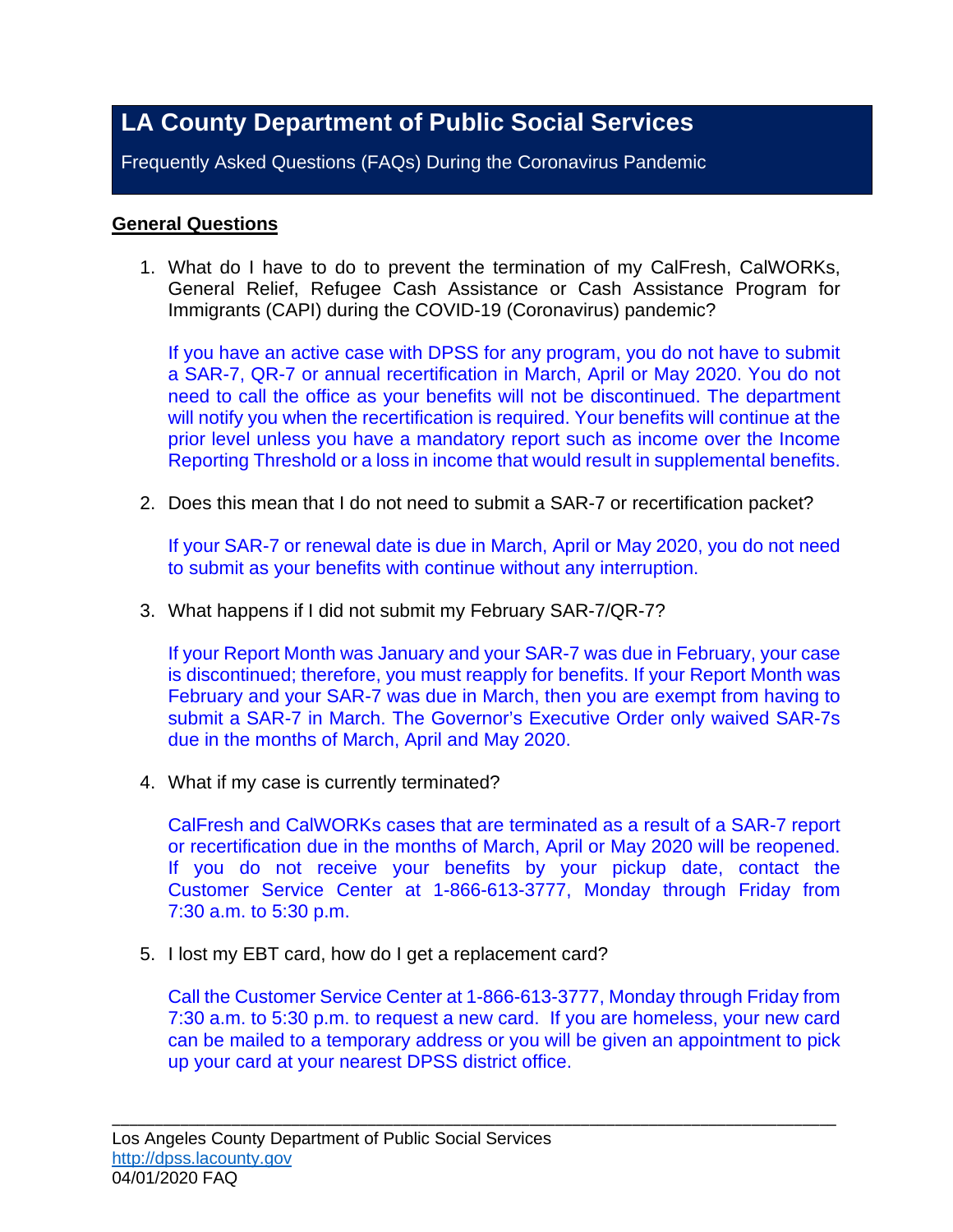To register your new EBT card, please contact the EBT Customer Service line at (877) 328-9677 for assistance.

6. What if I lost income, can I report the change to increase my benefits?

Yes. Simply call the Customer Service Center and report your loss of income and EW will re-evaluate your case.

7. What is the waiting period once my application has been submitted for me to hear back on the status of my application?

The department has up to 30 days to process your application. However, if a household is eligible to Expedited Services CalFresh benefits or CalWORKs Immediate Need, your case may be approved much sooner.

## **CalFresh**

1. How will a stimulus payment affect my CalFresh case?

The one-time stimulus payment will not impact your CalFresh case as it is not considered income.

2. If I get unemployment will it impact my CalFresh case?

Yes, unemployment is considered as income and will impact your CalFresh case.

3. I received a CalFresh recertification packet for the month of April. Do I need to submit the packet, and will my benefits be discontinued?

No, you do not need to submit the CalFresh recertification packet. These packets were mailed out before we received State instructions to waive this requirement. You will continue to get your benefits for the months of April through May 2020.

4. I'm having trouble applying for benefits, what should I do?

You may contact our Customer Service Center at (866) 613-3777, Monday through Friday from 7:30 a.m. to 5:30 p.m.

5. Will CalFresh participants receive any additional CalFresh benefits?

Yes. Active CalFresh households will receive two emergency payments automatically issued directly to their EBT card in the months of April and May 2020. Households will have their CalFresh benefits increased to the maximum benefit amount for their household size. The March increase will be issued on April 12, 2020; and the April benefit will be issued on May 10, 2020.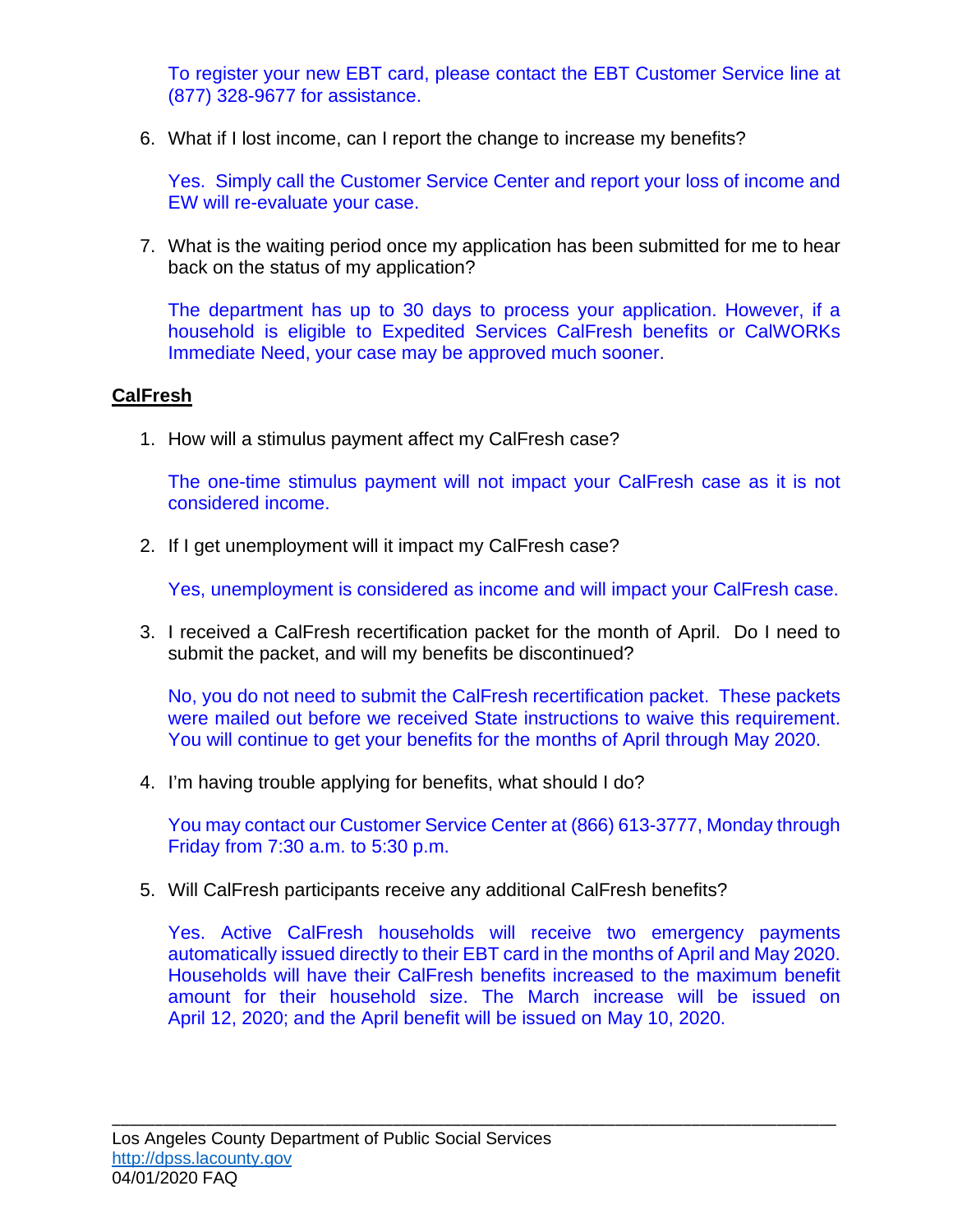6. Will the emergency payment be based on how many people are part of the CalFresh applicant household, even if some are not eligible for CalFresh benefits?

No. Only members of the household who are eligible for CalFresh benefits will be considered when determining the value of the emergency payment.

7. What type of CalFresh recipient will receive an emergency payment?

The emergency payment is only for regular CalFresh cases. Transitional Nutrition Benefit (TNB) program recipients are not receiving CalFresh; therefore, they will not receive an emergency payment.

## **CalWORKs**

1. How can CalWORKs participants apply for homeless benefits?

Call the Customer Service Center at 1-866-613-3777 Monday through Friday from 7:30 a.m. to 5:30 p.m. to apply for homeless benefits. The representative will initiate a request for the Eligibility Worker to contact you by phone regarding your request.

The Eligibility Worker will complete the application for homeless benefits on your behalf, over the phone. Be sure to provide the Customer Service Representative with a good phone number where you can be reached.

2. Is DPSS conducting Home Visits for CalWORKs customers?

Home visits are not being conducted/required to receive CalWORKs benefits. You will be contacted by phone if information is needed to determine your eligibility.

### **General Relief**

1. Will time limits for GR be suspended?

GR benefits will not terminate for time limits during the months of March, April or May 2020.

2. Will GR customers and SSI recipients obtain additional dollars as a result of the stimulus package?

We are not aware of any stimulus payments allocated to these benefit programs.

3. Will GR unemployable status be automatically continued?

No. Currently there is no automated extension for this status. If your unemployability status will expire soon, and you have difficulty obtaining the required documentation for extension, please contact our Customer Service Center at (866) 613-3777.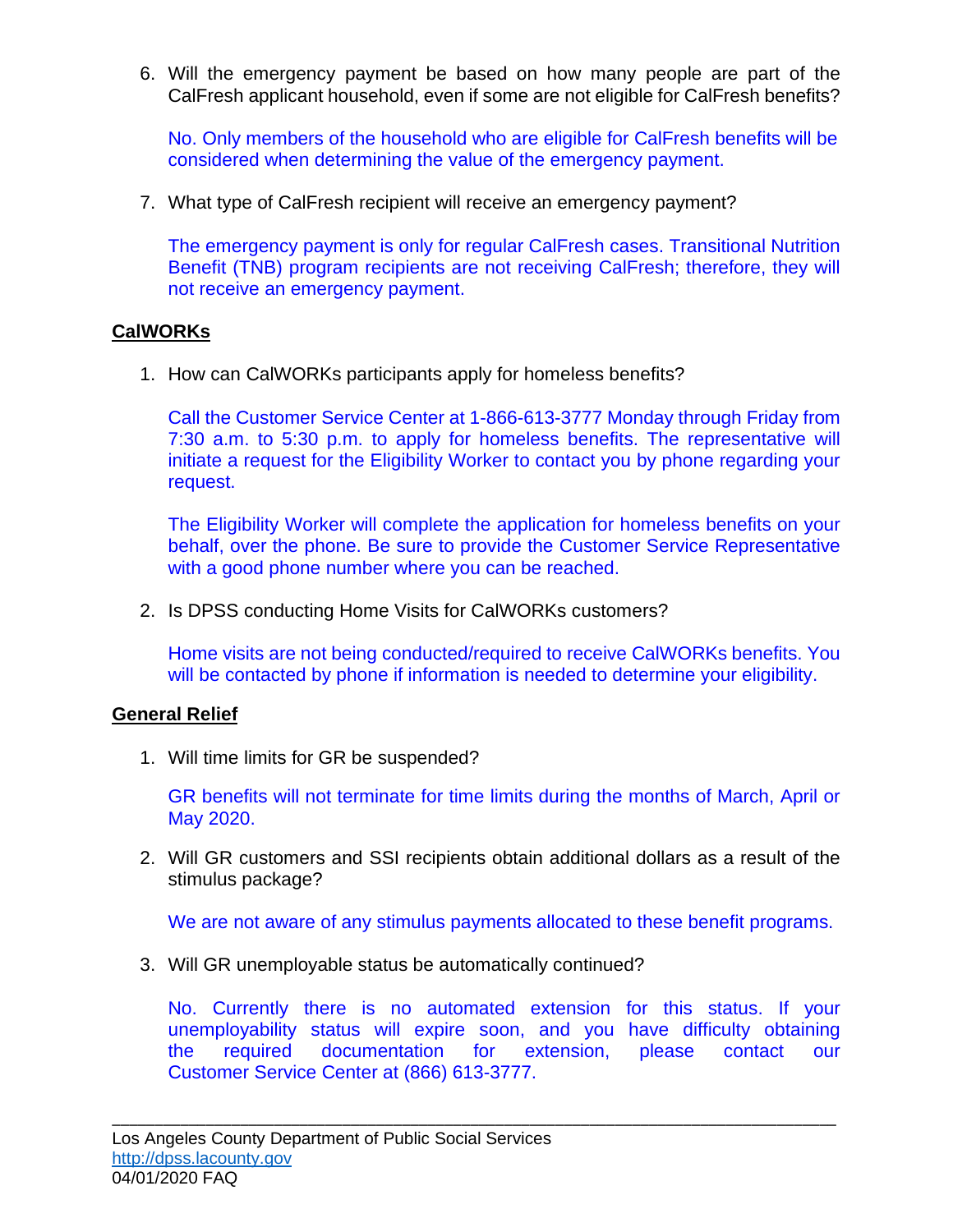4. Why were my General Relief benefits terminated when I received them for 9 out of 12 months?

GR Benefits that were terminated for "time limits" effective March, April and May 2020 will be rescinded.

#### **Immigration**

1. What assistance, if any, is being offered to those undocumented parents who can no longer provide for their kids because of job loss?

You can apply for CalWORKs (cash assistance) and CalFresh (food benefits) if at least one of the children is a U.S. citizen or has an eligible immigration status.

You can apply online by visiting the Your Benefits Now (YBN) website at [www.dpss.lacounty.gov](http://www.dpss.lacounty.gov/) and click on the YBN logo. You can also call the Customer Service Center (CSC) at (866) 613-3777, Monday through Friday from 7:30 a.m. to 5:30 p.m. to apply.

If you are already receiving CW and/or CF, call the CSC to report the loss in income to have your benefits recalculated to potentially receive supplemental benefits.

#### **Medi-Cal**

1. How will a stimulus payment effect my Medi-Cal case?

At this time, we do not know how this income will be treated. We are awaiting guidance from the Department of Health Care Services.

2. What should I do if I receive health insurance through Covered California, but I am unable to make payments as my income has decreased. Can I apply for Medi-Cal?

You can report your change of income through your Covered California account https://www.coveredca.com/members/creating-an-online-account/ If you no longer qualify for health insurance coverage through Covered California, your case will automatically be transferred to DPSS where an eligibility evaluation will be conducted for Medi-Cal.

3. If I receive a Medi-Cal renewal packing in the months of March, April or May 2020, do I need to mail it in as I understand that benefits will not be terminated during this 90-day period?

Yes, please submit your renewal packet so that when the suspension period is lifted, your benefits will not be discontinued. Once the suspension period is lifted, if you have not submitted your renewal packet, your benefits will be terminated.